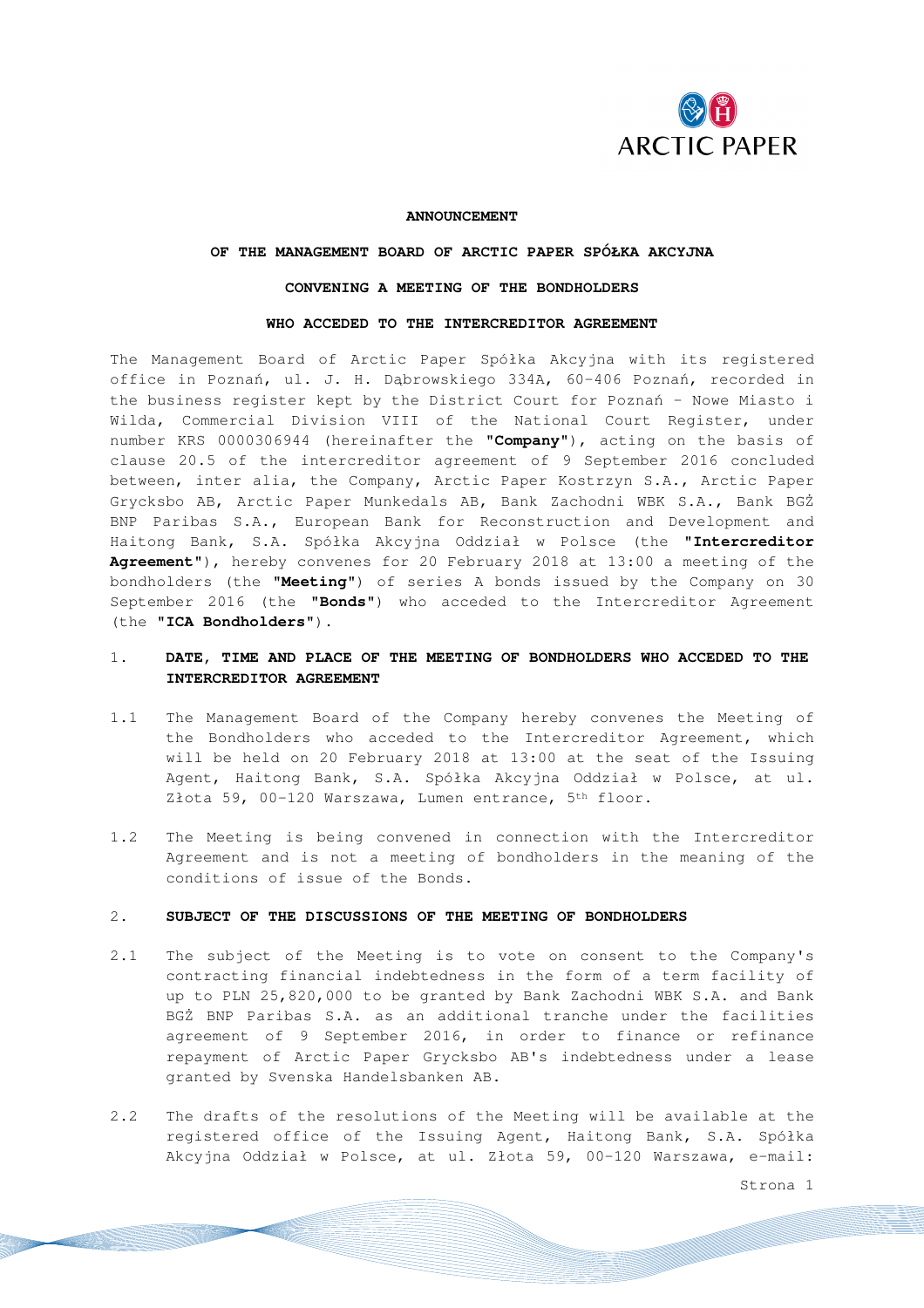

wardcm@haitongib.com, tel.: +48 22 347 40 00 (the "**Issuing Agent**"). ICA Bondholders who are interested in participating the Meeting are requested to report to the Issuing Agent in order to read the draft resolution and details on the organisation of the Meeting.

2.3 An ICA Bondholder has the right to demand an official copy of documents concerning the matters on the agenda, including the drafts of the resolutions on the agenda, in accordance with point 3 below. The demand should be addressed to the Issuing Agent. Official copies of relevant documents should be issued to an ICA Bondholder seven days before the date of the Meeting at the latest. Official copies of documents may be issued to an ICA Bondholder in electronic form.

#### 3. **DETAILED AGENDA OF THE MEETING OF BONDHOLDERS**

- 3.1 Opening of the Meeting's discussions
- 3.2 Election of the chairman of the Meeting
- 3.3 Drawing up a list of attendance
- 3.4 Ascertaining the Meeting has been correctly convened and is competent to adopt resolutions
- 3.5 Giving the floor to participants of the Meeting with regard to the resolutions to be adopted
- 3.6 Approval of the agenda of the Meeting
- 3.7 Voting on the resolutions on the agenda of the Meeting
- 3.8 Closing the Meeting's discussions

## 4. **PARTICIPATION IN THE MEETING**

- 4.1 ICA Bondholders who pursuant to point 4.2 below submitted at the registered office of the Issuing Agent mentioned in point 2.2 above acting on behalf of the Company the original depositary certificate mentioned Art. 9 of the Act on Trading in Financial Instruments of 29 July 2005 (the "**Depositary Certificate**"), confirming that the ICA Bondholder is in possession of Bonds and that the Bonds are blocked until the next following business day after the date of the Meeting.
- 4.2 The above-mentioned Depositary Certificate should be submitted by the ICA Bondholder at the Issuing Agent's registered office at least seven days before the date of the Meeting, i.e. by 13 February 2018, inclusive, and may not be removed before the Meeting has ended.

Strona 2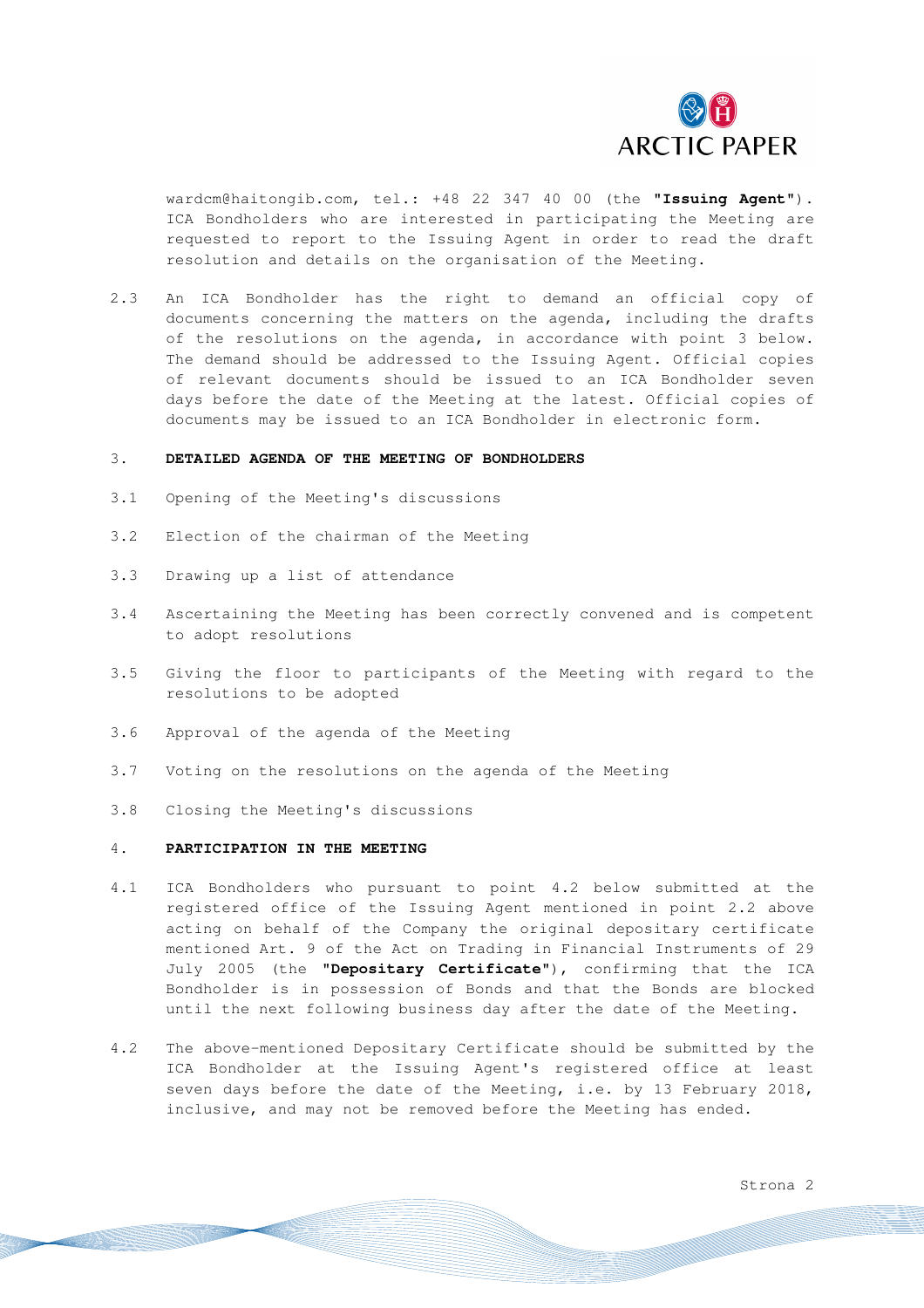

- 4.3 For at least three business days before the Meeting begins the Company makes available at its registered office the list of ICA Bondholders entitled to participate in the Meeting. An ICA Bondholder has the right to review the list and demand an official copy of the list in return for paying the costs of preparing it or that it be sent free of charge by e-mail to the address given by the ICA Bondholder.
- 4.4 An ICA Bondholder may participate in the Meeting and exercise his voting right in person or by proxy. Power of proxy must be granted and revoked in writing in order to be valid.
- 4.5 No member of the Company's authorities, employee of the Company, member of the authorities of an entity exercising control over the Company or employee of such entity may be a proxy of an ICA Bondholder. The provisions on exercise of a voting right by another representative apply accordingly to the exercise of a voting right by a proxy.
- 4.6 An ICA Bondholder planning to participate in the Meeting in person should provide the Issuing Agent with the following documents by the deadline mentioned in point 4.2 above:
	- 4.6.1 a Depositary Certificate confirming that the ICA Bondholder is in possession of Bonds and that the Bonds are blocked until the business day following the date of the Meeting in accordance with point 4.1 above;
	- 4.6.2 an official excerpt from the National Court Register, Investment Funds Register or other appropriate register (issued no more than three months earlier) relevant to the ICA Bondholder; and
	- 4.6.3 copies of the identity cards of the persons representing the ICA Bondholder at the Meeting.
- 4.7 An ICA Bondholder planning to participating in the Meeting by proxy (in which case his attendance in person is not required) should provide the Issuing Agent with the following documents by the deadline mentioned in point 4.2 above:
	- 4.7.1 a Depositary Certificate confirming that the ICA Bondholder is in possession of Bonds and that the Bonds are blocked until the business day following the date of the Meeting in accordance with point 4.1 above;
	- 4.7.2 an official excerpt from the National Court Register, Investment Funds Register or other appropriate register (issued

Strona 3